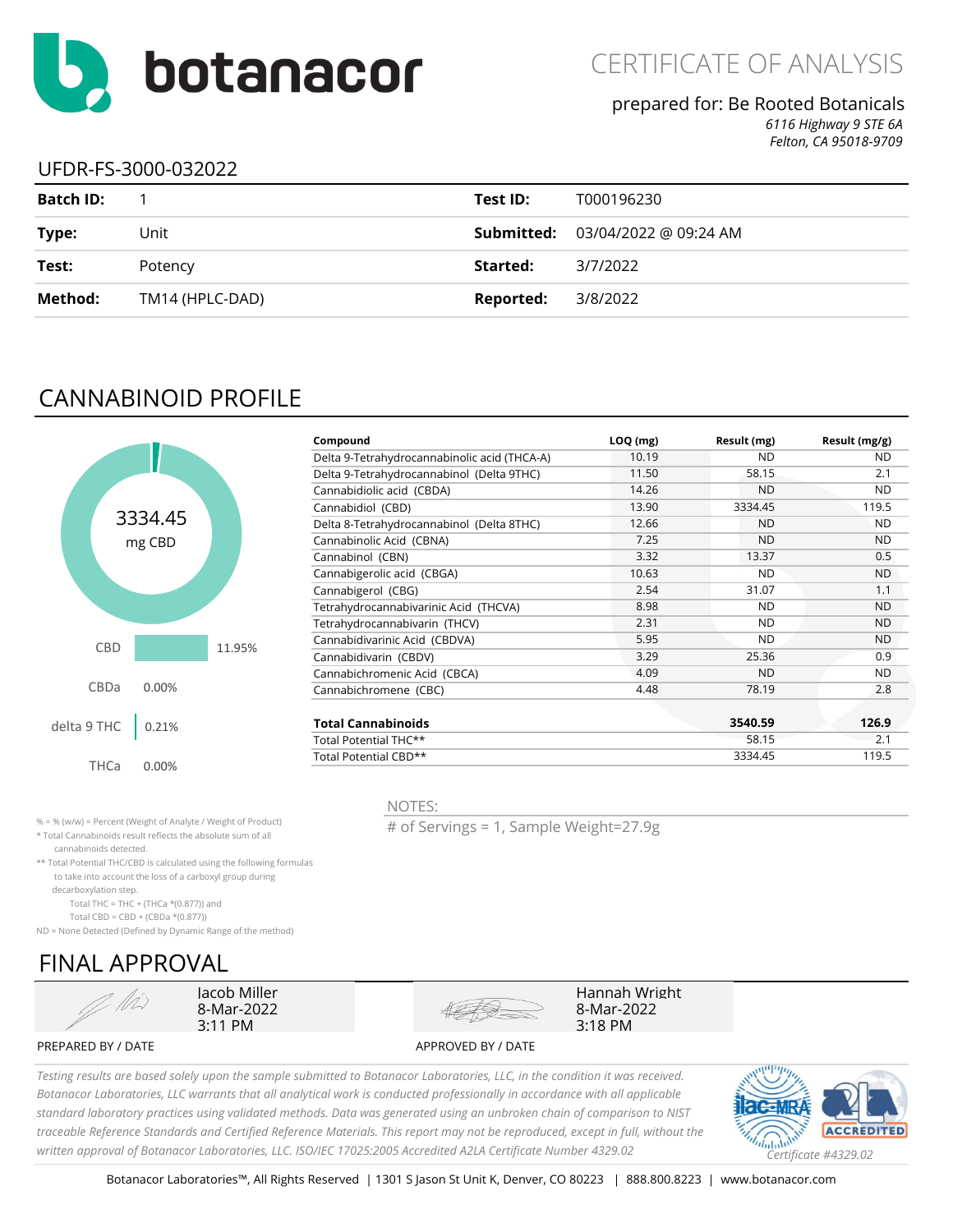

CERTIFICATE OF ANALYSIS

Prepared for:

### **UFDR-FS-3000-032022 Be Rooted Botanicals**

| Batch ID or Lot Number: | Test:<br><b>Residual Solvents</b>                     | Reported:<br>3/7/22 | Location:<br>6116 Highway 9 STE 6A<br>Felton, CA 95018-9709 |
|-------------------------|-------------------------------------------------------|---------------------|-------------------------------------------------------------|
| Matrix:                 | Test ID:                                              | Started:            | USDA License:                                               |
| N/A                     | T000196234                                            | 3/7/22              | N/A                                                         |
| Status:                 | Methods:                                              | Received:           | Sampler ID:                                                 |
| N/A                     | TM04 (GC-MS): Residual Solvents 03/04/2022 @ 09:24 AM |                     | N/A                                                         |

### RESIDUAL SOLVENTS DETERMINATION

| Solvent                  | <b>Dynamic Range (ppm)</b> | Result (ppm) | <b>Notes</b> |
|--------------------------|----------------------------|--------------|--------------|
| Propane                  | 76 - 1520                  | *ND          |              |
| <b>Butanes</b>           |                            |              |              |
| (Isobutane, n-Butane)    | 154 - 3071                 | *ND          |              |
| Methanol                 | 58 - 1156                  | *ND          |              |
| Pentane                  | 82 - 1633                  | *ND          |              |
| <b>Ethanol</b>           | 81 - 1630                  | *ND          |              |
| Acetone                  | 87 - 1744                  | *ND          |              |
| <b>Isopropyl Alcohol</b> | 99 - 1985                  | *ND          |              |
| Hexane                   | $6 - 118$                  | *ND          |              |
| <b>Ethyl Acetate</b>     | 104 - 2088                 | *ND          |              |
| <b>Benzene</b>           | $0.2 - 3.7$                | *ND          |              |
| <b>Heptanes</b>          | 84 - 1689                  | *ND          |              |
| <b>Toluene</b>           | 17 - 331                   | *ND          |              |
| <b>Xylenes</b>           | 113 - 2262                 | *ND          |              |
| (m,p,o-Xylenes)          |                            |              |              |

|                    | Hannah Wright<br>7-Mar-22<br>$3:44 \text{ PM}$ | Samantha mod       | Sam Smith<br>7-Mar-22<br>$3:50$ PM |
|--------------------|------------------------------------------------|--------------------|------------------------------------|
| PREPARED BY / DATE |                                                | APPROVED BY / DATE |                                    |

#### **Definitions**

\* ND = None Detected (Defined by Dynamic Range of the method)

*Testing results are based solely upon the sample submitted to Botanacor Laboratories, LLC, in the condition it was received. Botanacor Laboratories, LLC warrants that all analytical work is conducted professionally in accordance with all applicable standard laboratory practices using validated methods. Data was generated using an unbroken chain of comparison to NIST traceable Reference Standards and Certified Reference Materials. This report may not be reproduced, except in full, without the written approval of Botanacor Laboratories, LLC.* 

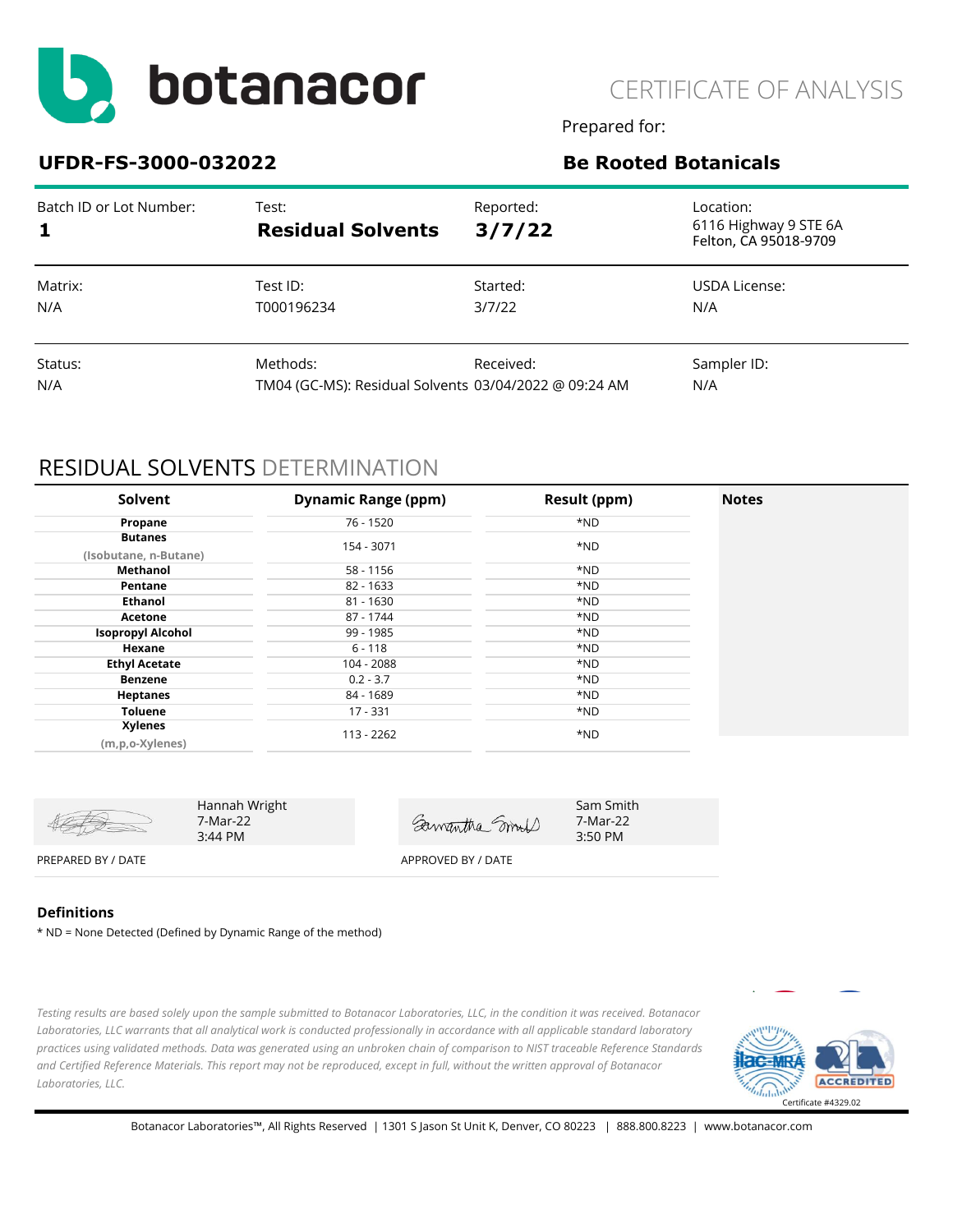

#### prepared for: BE ROOTED BOTANICALS

*6116 HIGHWAY 9 STE 6A FELTON, CA 95018-9709*

### UFDR-FS-3000-032022

| <b>Batch ID:</b> |                                                         | Test ID:  | T000196232            |
|------------------|---------------------------------------------------------|-----------|-----------------------|
| Matrix:          | Finished Product                                        | Received: | 03/04/2022 @ 09:24 AM |
| Test:            | Microbial Contaminants                                  | Started:  | 3/4/2022              |
| <b>Methods:</b>  | <b>TM25 (PCR)</b><br>TM24, TM26, TM27 (Culture Plating) | Reported: | 3/7/2022              |
|                  |                                                         |           |                       |

### MICROBIAL CONTAMINANTS

| Contaminant                  | Method                                 | <b>LOD</b> | <b>Quantitation Range</b> | Result               |
|------------------------------|----------------------------------------|------------|---------------------------|----------------------|
| <b>Total Yeast and Mold*</b> | <b>TM-24</b><br><b>Culture Plating</b> | 10^1 CFU/g | 1.0x10^2 - 1.5x10^4 CFU/g | <b>None Detected</b> |
| Total Aerobic Count*         | TM-26<br><b>Culture Plating</b>        | 10^2 CFU/g | 1.0x10^3 - 1.5x10^5 CFU/g | <b>None Detected</b> |
| <b>Total Coliforms*</b>      | <b>TM-27</b><br><b>Culture Plating</b> | 10^1 CFU/g | 1.0x10^2 - 1.5x10^4 CFU/g | <b>None Detected</b> |
| <b>STEC</b>                  | TM-25<br><b>PCR</b>                    | 10^0 CFU/g | N/A                       | Absent               |
| Salmonella                   | <b>TM-25</b><br><b>PCR</b>             | 10^0 CFU/g | N/A                       | Absent               |

*\* Values recorded in scientific notation, a common microbial practice of expressing numbers that are too large to be conveniently* 

 *written in decimal form.*

*Examples: 10^2 = 100 CFU 10^3 = 1,000 CFU 10^4 = 10,000 CFU 10^5 = 100,000 CFU*

#### **NOTES:**

*Free from visual mold, mildew, and foreign matter*

#### **DEFINITIONS:**

*CFU/g = Colony Forming Units per gram | LOD = Limit of Detection | STEC = Shiga toxin-producing E. coli LLOQ = Lower Limit of Quantitation | ULOQ = Upper Limit of Quantitation*

### FINAL APPROVAL

Eden Thompson-Wright Jackson Osaghae-Nosa Eden Thompson Jan age - Am 3/7/2022 3/7/2022 3:57:00 PM 4:24:00 PMPREPARED BY / DATE APPROVED BY / DATE

*Testing results are based solely upon the sample submitted to Botanacor Laboratories, LLC, in the condition it was received. Botanacor Laboratories, LLC warrants that all analytical work is conducted professionally in accordance with all applicable standard laboratory practices using validated methods. Data was generated using an unbroken chain of comparison to NIST traceable Reference Standards and Certified Reference Materials. This report may not be reproduced, except in full, without the written approval of Botanacor Laboratories, LLC. ISO/IEC 17025:2005 Accredited A2LA Certificate Number 4329.03. Testing associated with this certificate of analysis performed by an external ISO17025 accredited provider.* Certificate #4329.03



Botanacor Laboratories™, All Rights Reserved | 1301 S Jason St Unit K, Denver, CO 80223 | 888.800.8223 | www.botanacor.com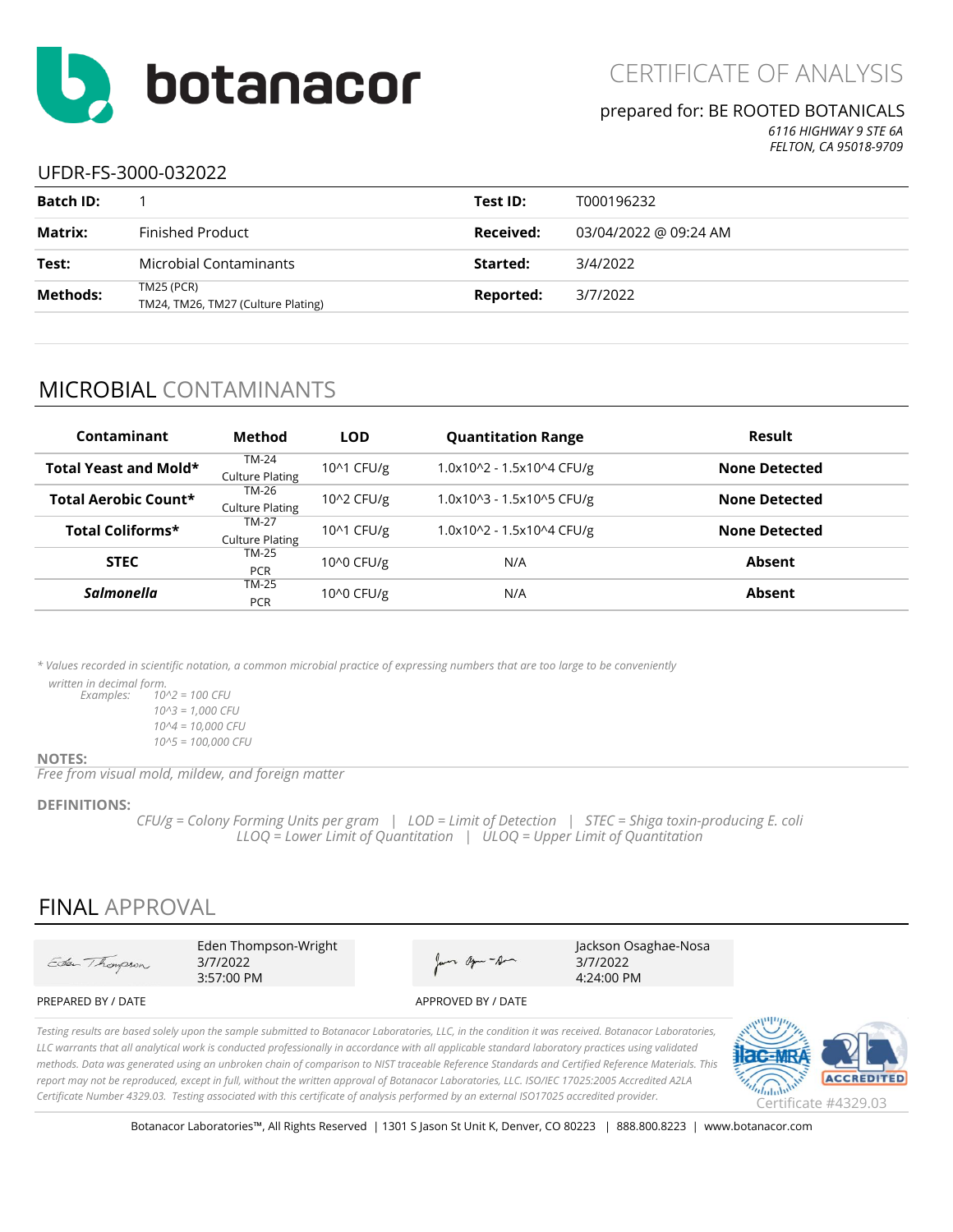

# CERTIFICATE OF ANALYSIS

### Prepared for:

### **Be Rooted Botanicals**

6116 Highway 9 STE 6A Felton, CA USA 95018-9709

### **UFDR-FS-3000-032022**

| Batch ID or Lot Number: | Test:                       | Reported: | USDA License: |
|-------------------------|-----------------------------|-----------|---------------|
| 1                       | <b>Heavy Metals</b>         | 09Mar2022 | <b>NA</b>     |
| Matrix:                 | Test ID:                    | Started:  | Sampler ID:   |
| Unit                    | T000196233                  | 08Mar2022 | <b>NA</b>     |
|                         | Method(s):                  | Received: | Status:       |
|                         | TM19 (ICP-MS): Heavy Metals | 04Mar2022 | <b>NA</b>     |

| <b>Heavy Metals</b> | <b>Dynamic Range (ppm)</b> | <b>Result</b> (ppm) | <b>Notes</b> |
|---------------------|----------------------------|---------------------|--------------|
| Arsenic             | $0.04 - 4.21$              | <b>ND</b>           |              |
| Cadmium             | $0.04 - 4.31$              | <b>ND</b>           |              |
| Mercury             | $0.04 - 4.17$              | <b>ND</b>           |              |
| Lead                | $0.04 - 4.19$              | <b>ND</b>           |              |

### **Final Approval**

Daniel Ward

PREPARED BY / DATE

Daniel Weidensaul 09Mar2022 12:29:00 PM MST

.<br>H.een

APPROVED BY / DATE

Ryan Weems 09Mar2022 12:33:00 PM MST



https://results.botanacor.com/api/v1/coas/uuid/264b58a5-7332-4c90-9b05-167ef3dd057d

**Definitions** ND = None Detected (defined by dynamic range of the method) Dynamic Range = Limit of Quantitation (LOQ) through Upper Limit of Method Range

Testing results are based solely upon the sample submitted to Botanacor Laboratories, LLC, in the condition it was received. Botanacor Laboratories, LLC warrants that all analytical work is conducted professionally in accordance with all applicable standard laboratory<br>practices using validated methods. Data was generated using an unbroken chain of compari and Certified Reference Materials. This report may not be reproduced, except in full, without the written approval of Botanacor Laboratories, LLC. ISO/ IEC 17025:2005 Accredited A2LA.